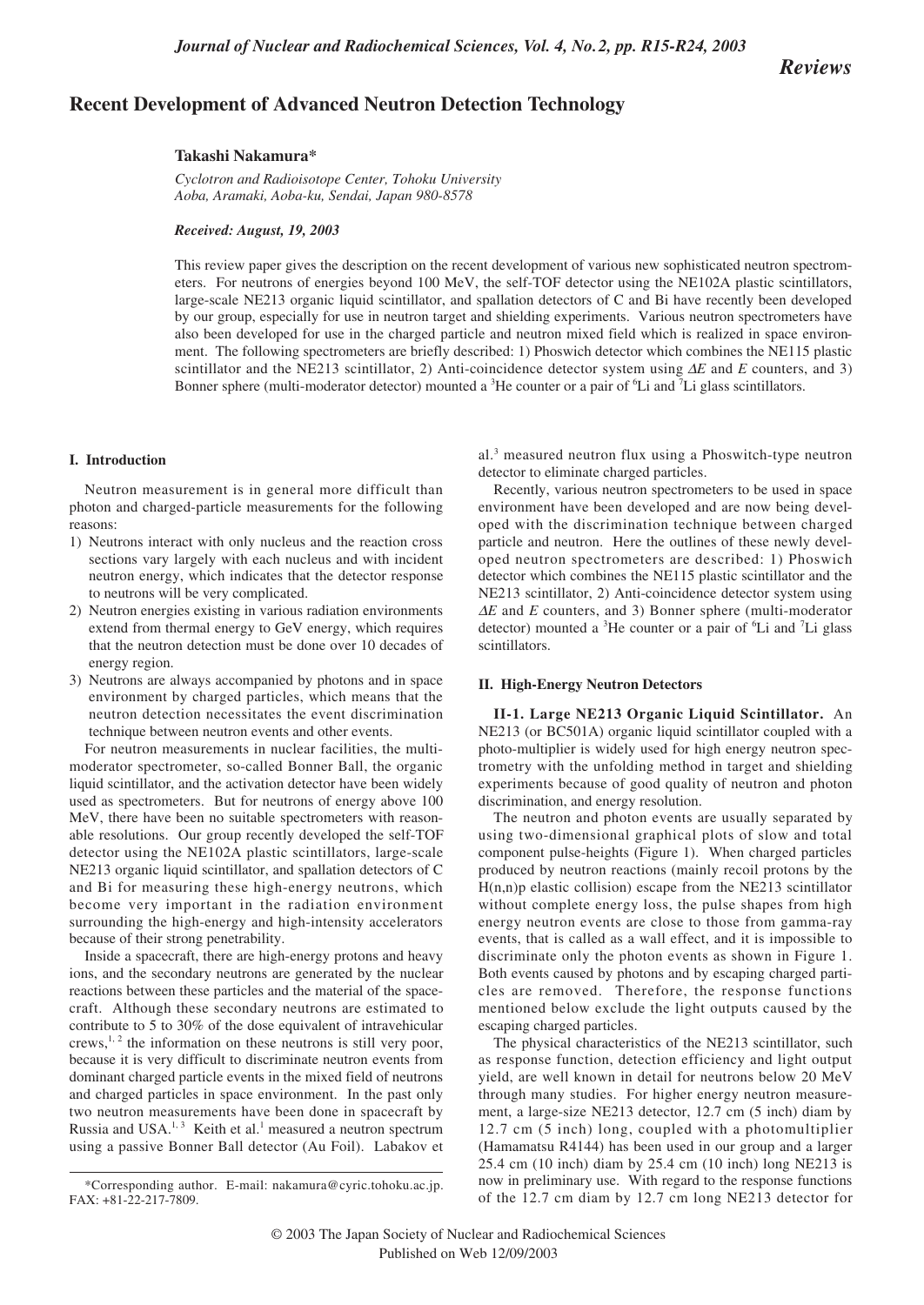



**Figure 1.** Two-dimensional pulse height scatter plots of the slow component versus total component to identify the particles produced in the NE213 scintillator. The discrimination boundary is indicated by the broken line. The symbol e is the electron produced by photons and p, d, and  $\alpha$ , are the proton, deuteron and alpha particle produced by neutrons, respectively.<sup>6</sup>



**Figure 2.** Measured response functions of the NE213 scintillator for 50−60, 60−70, 70−80, 80−100, 100−120, 120−140, 140−160, and 160–180 MeV neutrons.<sup>6</sup>

neutrons above 20 MeV, Nakao et al. $4, 5$  measured them in the energy range up to 206 MeV using the  $\text{Li}(p,n)$  quasi-monoenergetic and white neutron sources at the ring cyclotron facility (RRC) of Institute of Physical and Chemical Research (RIKEN), Japan and Sasaki et al.<sup>6</sup> extended them up to 800 MeV using the white neutron source from thick carbon target bombarded by 400 MeV/nucleon carbon and 800 MeV/nucleon silicon ions at the heavy ion medical accelerator facility (HIMAC) of National Institute of Radiological Sciences (NIRS), Japan.

The response functions to neutrons with energies between 50 and 800 MeV measured by Sasaki et al. are illustrated in Figures 2 and 3. The alphabets which appear at the left shoulders of each spectrum from "A" to "O" correspond to the neutron energy boundaries listed in the figures. It has been hitherto said that the response function does not change above a few hundreds MeV region where the charged particles produced by neutron reactions escape from the scintillator, and indeed, the whole shape and the upper edge of the response functions are very similar to each other beyond 200 MeV neutrons. But as shown in these graphs, a small change of the response function and a further expansion of the upper edge to higher light output can be clearly seen up to 800 MeV by choosing a wide neutron energy interval beyond 200 MeV.



**Figure 3.** Measured response functions of the NE213 scintillator for 180−200, 200−220, 220−260, 260−320, 320−400, 400−550, and 550− 800 MeV neutrons.<sup>6</sup>



**Figure 4.** Measured response functions of the NE213 scintillator for 400–550, 205–210, and 130–135 MeV neutrons<sup>6</sup> compared with the CECIL calculation<sup>7</sup> and Nakao's data.<sup>5</sup>

The event which induces such large light output might be brought by the multiple collisions through the  $C(n, x)$  reaction in the NE213 scintillator, and the resultant charged particles, such as Be, Li and alpha particle, have higher energy transfer from the incident neutron with increasing neutron energy.

The measured response functions to 130–135 MeV, 205–210 MeV and 400–550 MeV neutrons are compared with the results calculated by the CECIL code<sup>7</sup> in Figure 4. In the cases of 130–135 MeV and 205–210 MeV neutrons, two experimental results obtained by Sasaki et al.<sup>6</sup> and by Nakao et al.<sup>5</sup> are also compared and give very good agreement. The contribution to light output from the charged particles escaping from the detector is excluded in the CECIL calculation. For 130–135 MeV and 205–210 MeV neutrons, these experimental results and the CECIL calculations are in good agreement in absolute values, although a slight disagreement can be seen in the low light output region. For 400–450 MeV neutrons, a large discrepancy in the high energy region can be seen. The difference of the upper end of light outputs between Sasaki's data and the CECIL calculation gradually increases with the neutron energy. This discrepancy is introduced by the inaccurate light output approximation used in the CECIL code.

This different increasing tendency of the light output with the incident neutron energies is clearly observed by comparison of the light output having the response value of  $10^{-3}$ (counts MeVee<sup>-1</sup> (n cm<sup>-2</sup>)<sup>-1</sup>, ee: electron-equivalent) between the experiment and the CECIL calculation as shown in Figure 5. The light outputs which were experimentally obtained monotonously increase with the neutron energy while some fluctuation can be observed in the CECIL calculations. Both light outputs are in good agreement below 100 MeV, but the CECIL results indicate an overestimation from 100 to 200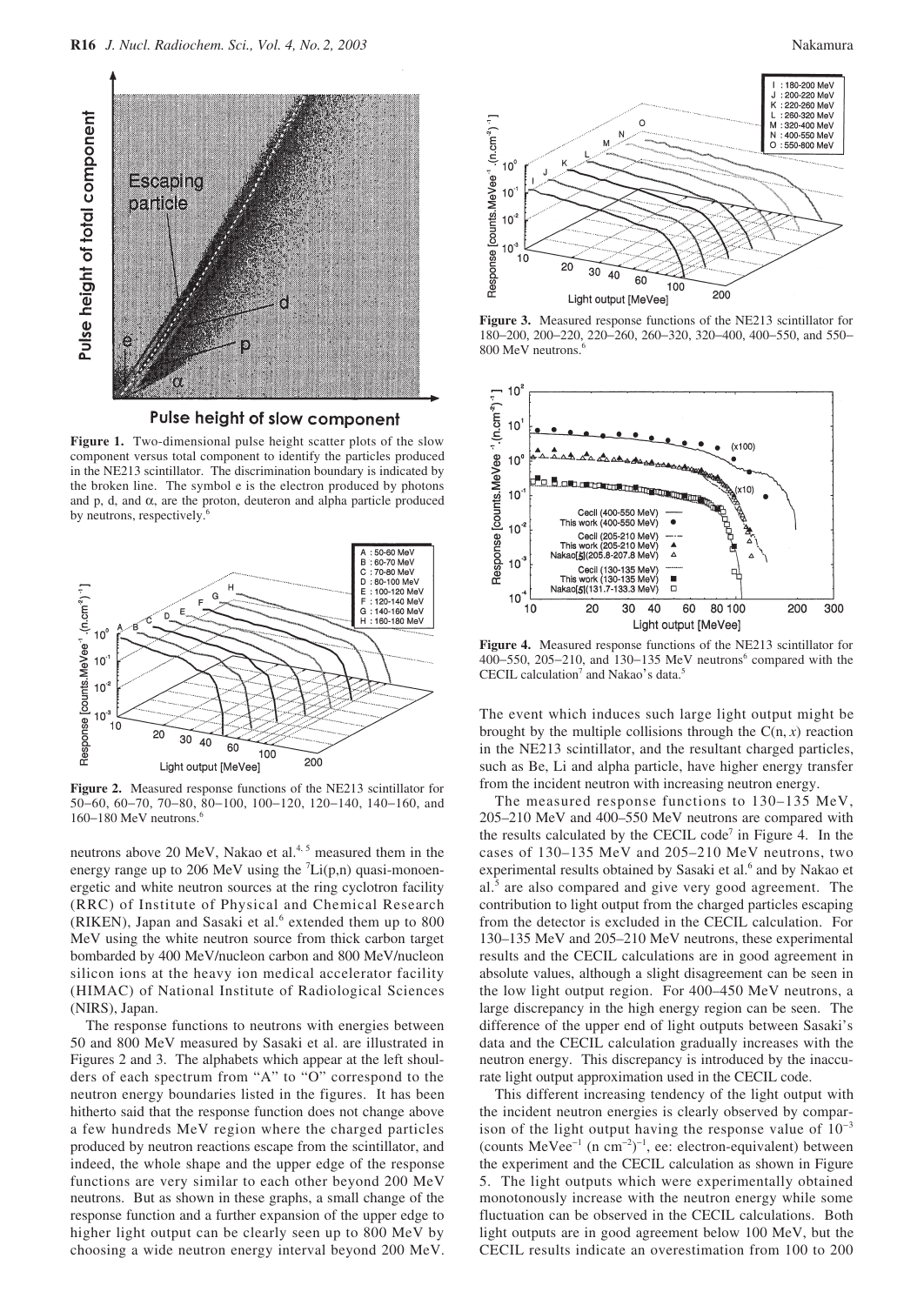

**Figure 5.** Comparison of the increasing tendency of the light output having the response value of  $10^{-3}$  (counts MeVee<sup>-1</sup> (n cm<sup>-2</sup>)<sup>-1</sup>) for each incident neutron energy between the experiment and the CECIL calculation. $<sup>6</sup>$ </sup>



**Figure 6.** Measured <sup>12</sup>C(n,2n)<sup>11</sup>C reaction cross section.<sup>9</sup>

MeV, an underestimation from 200 to 350 MeV and a large overestimation above 350 MeV. These discrepancies are introduced by the hypothesis of reaction cross sections being kept constant above 200 MeV. The CECIL code treats insufficient number of reaction channels and considers the light output only for protons and alpha particles. Therefore, it is not capable to simulate the pion production processes: e.g. np  $\rightarrow$  $d\pi^0$  and  $np \to d\pi^- \pi^+$ .

In order to measure high-energy neutrons with higher efficiency and better energy resolution, a bigger 25.4 cm diam by 25.4 cm long NE213 scintillator is now in preparation for the experimental use. The response functions of this detector have also been measured preliminarily with HIMAC.

**II-2. Spallation Detectors of C and Bi.** The spallation reactions of C and Bi induced by neutrons were used to detect high energy neutrons. The activation detectors are useful without a pulse pile-up problem in a burst-pulse field, but have generally low detection efficiencies. Large-volume activation detectors are therefore adopted in order to obtain high detection efficiencies. After neutron irradiations, the gamma rays from the activation detectors are measured with a high purity germanium (HPGe) detector.

The  ${}^{12}C(n, 2n)$ <sup>11</sup>C reaction has a threshold energy of about 20 MeV and the cross section has recently been measured by Kim et al. $9$  up to 150 MeV by using the p-Li quasi-monoenergetic neutron fields at the SF cyclotron facility at the Institute for Nuclear Study (INS), University of Tokyo,<sup>10</sup> TIARA (Takasaki Institute of Advanced Radiation Research) AVF cyclotron facility<sup>11</sup> and the RIKEN ring cyclotron facility.<sup>12</sup> This reaction has an almost constant cross section of about 20



**Figure 7.** Measured <sup>209</sup>Bi(n, *x*n)<sup>210-*x*</sup>Bi (*x*=3−12) reaction cross sections compared with the ENDF/B-VI high energy library data.<sup>9</sup>

mb above about 20 MeV as shown in Figure 6. The half life of  $11$ C is about 20 min, which makes a shortly-activated good neutron flux monitor for an energy above 20 MeV.

Bismuth detectors have been conventionally used for high energy neutron detection through the fission reaction, but our group found that the spallation reactions of 209Bi(n, *x*n) 210<sup>−</sup>*<sup>x</sup>* Bi (*x*=3−12) are more useful for high-energy neutron spectrometry. The cross sections were also measured by Kim et al.<sup>9</sup> in the energy range of 20 to 150 MeV and the obtained data are in good agreement with the ENDF/B-VI high-energy library data $13$  calculated by Fukahori with the ALICE code, $14$  as can be seen in Figure 7. Their threshold energies regularly increase from 14 MeV of  $^{209}Bi(n, 3n)$  to 88 MeV of  $^{209}Bi(n, 12n)$  with an interval of 8 MeV corresponding to the binding energy per nucleon. The half lives of  $200Bi$  to  $206Bi$  are between 36.4 min and 15.31 days. Table 1 shows the physical characteristics of  ${}^{12}C(n, 2n)$   ${}^{11}C$  and  ${}^{209}Bi(n, xn)$   ${}^{210-x}Bi$  reactions.

The reaction rate,  $R$ , is connected to neutron cross section <sup>σ</sup>(*E*) as follows:

$$
R = \int_{E_{\text{th}}}^{E_{\text{max}}} \sigma(E) \phi(E) dE \tag{1}
$$

where  $\phi(E)$  = neutron fluence [n cm<sup>-2</sup> MeV<sup>-1</sup>],

 $E<sub>th</sub>$  = threshold energy [MeV],

 $E_{\text{max}}$  = maximum energy of the monoenergetic peak neutrons [MeV].

II-3. Self-TOF Detector. Sasaki et al.<sup>15, 16</sup> developed the self-TOF detector for high energy neutron spectrometry behind a shield. The self-TOF detector consists of radiator detectors, a start counter and a stop counter of nine segments. A schematic drawing of the detector is given in Figure 8. The radiator, called RAD, is a stack of 20 thin plastic scintillators (NE102A) of 10 cm  $\times$  10 cm  $\times$  0.6 cm. Each plastic scintillator is viewed by a 0.95 cm diam photo-multiplier (Hamamatsu R1635) through a light guide. The start counter, called START, is a plastic scintillator (NE102A) of 10 cm  $\times$  10 cm  $\times$ 0.5 cm viewed by two 5.08 cm diam photo-multipliers (Hamamatsu R2083) from both sides through light guides.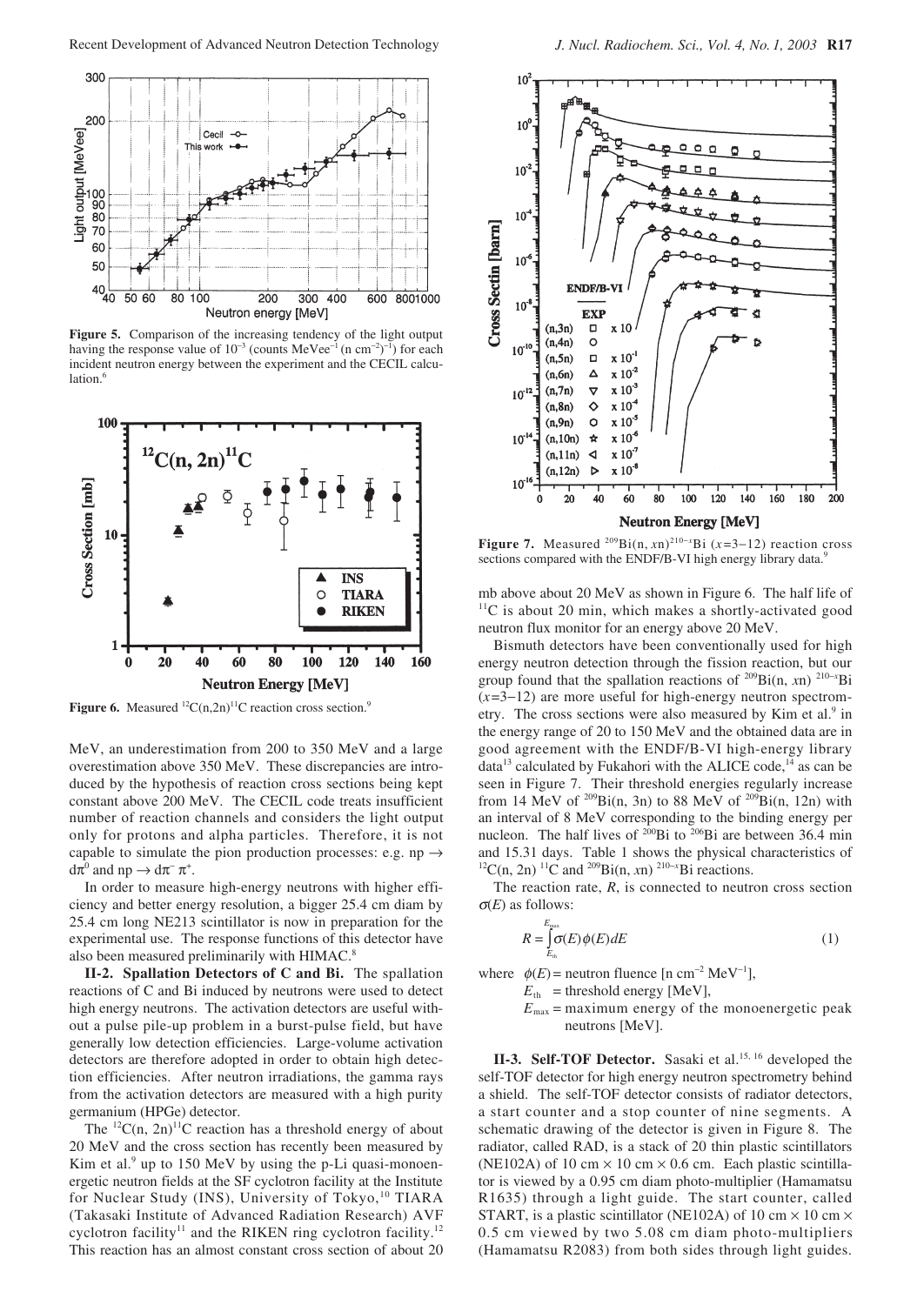**TABLE 1: Physical Characteristics of 12C(n,2n)11C and 209Bi(n,***x***n)210–***<sup>x</sup>* **Bi Reactions9**

| Sample     | Production<br>Nuclei | <b>Nuclear Reaction</b>               | Q Value<br>/MeV | Threshold<br>Energy/MeV | Half-Life<br>$(T_{1/2})$ | Emission<br>Gamma Ray/keV | Emission<br>Rate/% |
|------------|----------------------|---------------------------------------|-----------------|-------------------------|--------------------------|---------------------------|--------------------|
| ${}^{12}C$ | ${}^{11}C$           | ${}^{12}C(n,2n)$ <sup>11</sup> C      | $-18.72$        | 20.4                    | 20.4<br>min              | 511                       | 199.5              |
| $^{209}Bi$ | $^{207}Bi$           | $^{209}Bi(n,3n)^{207}Bi$              | $-14.35$        | 14.42                   | 38<br>y                  | 569.7                     | 97.8               |
|            |                      |                                       |                 |                         |                          | 1063.6                    | 74.9               |
|            | $^{206}Bi$           | $^{209}Bi(n,4n)^{206}Bi$              | $-22.44$        | 22.55                   | $6.243$ d                | 803.1                     | 98.9               |
|            |                      |                                       |                 |                         |                          | 881.1                     | 66.2               |
|            | $^{205}Bi$           | $^{209}Bi(n,5n)^{205}Bi$              | $-29.48$        | 29.62                   | 15.31 d                  | 703.4                     | 31                 |
|            |                      |                                       |                 |                         |                          | 1763.4                    | 32.4               |
|            | $^{204}Bi$           | $^{209}Bi(n,6n)^{204}Bi$              | $-37.94$        | 38.13                   | 11.30 h                  | 899.2                     | 99.2               |
|            |                      |                                       |                 |                         |                          | 983.9                     | 58.4               |
|            | $^{203}Bi$           | $^{209}Bi(n,7n)^{203}Bi$              | $-45.15$        | 45.37                   | 11.76 h                  | 820.5                     | 29.7               |
|            |                      |                                       |                 |                         |                          | 825.2                     | 14.6               |
|            | $^{202}Bi$           | $^{209}Bi(n,8n)^{202}Bi$              | $-53.98$        | 54.24                   | 1.670h                   | 422.1                     | 83.8               |
|            |                      |                                       |                 |                         |                          | 960.6                     | 99.4               |
|            | $^{201}Bi$           | $^{209}Bi(n,9n)^{201}Bi$              | $-61.39$        | 61.69                   | 1.770h                   | 628.2                     | 24.5               |
|            |                      |                                       |                 |                         |                          | 935.7                     | 11.3               |
|            | $^{200}Bi$           | $^{209}$ Bi(n,10n) <sup>200</sup> Bi  | $-70.56$        | 70.89                   | 36.40<br>min             | 462.2                     | 98                 |
|            |                      |                                       |                 |                         |                          | 1026.2                    | 100                |
|            | $^{199}Bi$           | $^{209}Bi(n,11n)^{199}Bi$             | $-78.1$         | 78.47                   | 24.7<br>min              | 425                       | 22                 |
|            |                      |                                       |                 |                         |                          | 841                       | 11                 |
|            | 198Bi                | $^{209}$ Bi(n, 12n) <sup>198</sup> Bi | $-87.52$        | 87.94                   | 11.1<br>min              | 562.4                     | 79                 |
|            |                      |                                       |                 |                         |                          | 1063.4                    | 100                |



Figure 8. Schematic drawing of the self-TOF detector.<sup>15, 16</sup>

The stop counter, called STOP, is designed to cover an area of 60 cm  $\times$  60 cm and is segmented into nine plastic scintillators (NE102A) of 20 cm  $\times$  20 cm  $\times$  2 cm, each of which is viewed by a 12.7 cm diam photo-multiplier (Hamamatsu R1259) through a light guide. The distance between the start and stop counters is adjustable, and is chosen to be 1.2 m for a usual measurement.

An in-coming neutron produces charged particles in twenty radiators, and then the charged particles emitted in the forward direction reach any one of nine stop counters through the start counter. The energy of the charged particle is determined by using the TOF (Time-of-Flight) method between the start and stop counters. In this detector, only proton events from  $H(n,p)$ and  $C(n,p)$  reactions are selected to obtain the detector response function. The neutron energy spectrum can be obtained from the measured proton energy spectrum using an unfolding method with the response functions.

The response functions of the self-TOF detector for highenergy neutrons up to 800 MeV were measured at HIMAC of NIRS. Figure 9 shows the experimental setup at HIMAC. The neutrons were produced by bombarding 400 MeV/nucleon <sup>12</sup>C ion and 800 MeV/nucleon 28Si ion beams with an RF structure on thick (stopping-length) carbon target. The target size was 10 cm  $\times$  10 cm and 20 cm thick for 400 MeV/nucleon <sup>12</sup>C, and 10 cm  $\times$  10 cm and 23 cm thick for 800 MeV/nucleon <sup>28</sup>Si ion. The thin NE102A plastic scintillator as a beam pickup detector, called PICK, (30 mm diam and 0.5 mm thick) was placed just behind the end window of beam line. This PICK



Figure 9. Experimental setup at the HIMAC.<sup>16</sup>

detector was used to count the number of projectiles and also as a start signal for conventional neutron TOF measurement. The carbon target was placed just behind the PICK detector.

The self-TOF detector was placed 516.5 cm downstream from the target front face. It is already known that this radiation field has a lot of charged particles generated by fragmentation reactions, <sup>17</sup> especially in the forward direction. Accordingly the detector was placed at 15 degrees to the beam line to avoid a large amount of charged fragment particles. Furthermore, the iron collimator of 60 cm  $\times$  60 cm and 40 cm thick with a hole of 10 cm  $\times$  10 cm was set in front of the self-TOF detector to decrease the accidental signals which were induced by the incidence of charged fragment particles on the STOP counters, and also to inject neutrons almost normally into the detector. The veto counter, called VETO,  $(150 \text{ mm} \times$ 150 mm and 5 mm thick NE102A plastic scintillator), was placed in front of the radiator to reject charged particle events from neutron events.

The data were analyzed as follows: (i)Select only the proton events generated in the radiators by using the light output data of the veto counter and the most downstream radiator, (ii)Select only the proton event from the two dimensional plot of time-of-flight versus light output of stop counter, and (iii)Convert TOF spectrum into proton energy spectrum.

When all of the events selected are the proton events, the TOF,  $T_p(x)$  appeared at the channel x is given by the following equation,

$$
T_p(x) = (x - x_0) \cdot \Delta T \tag{2}
$$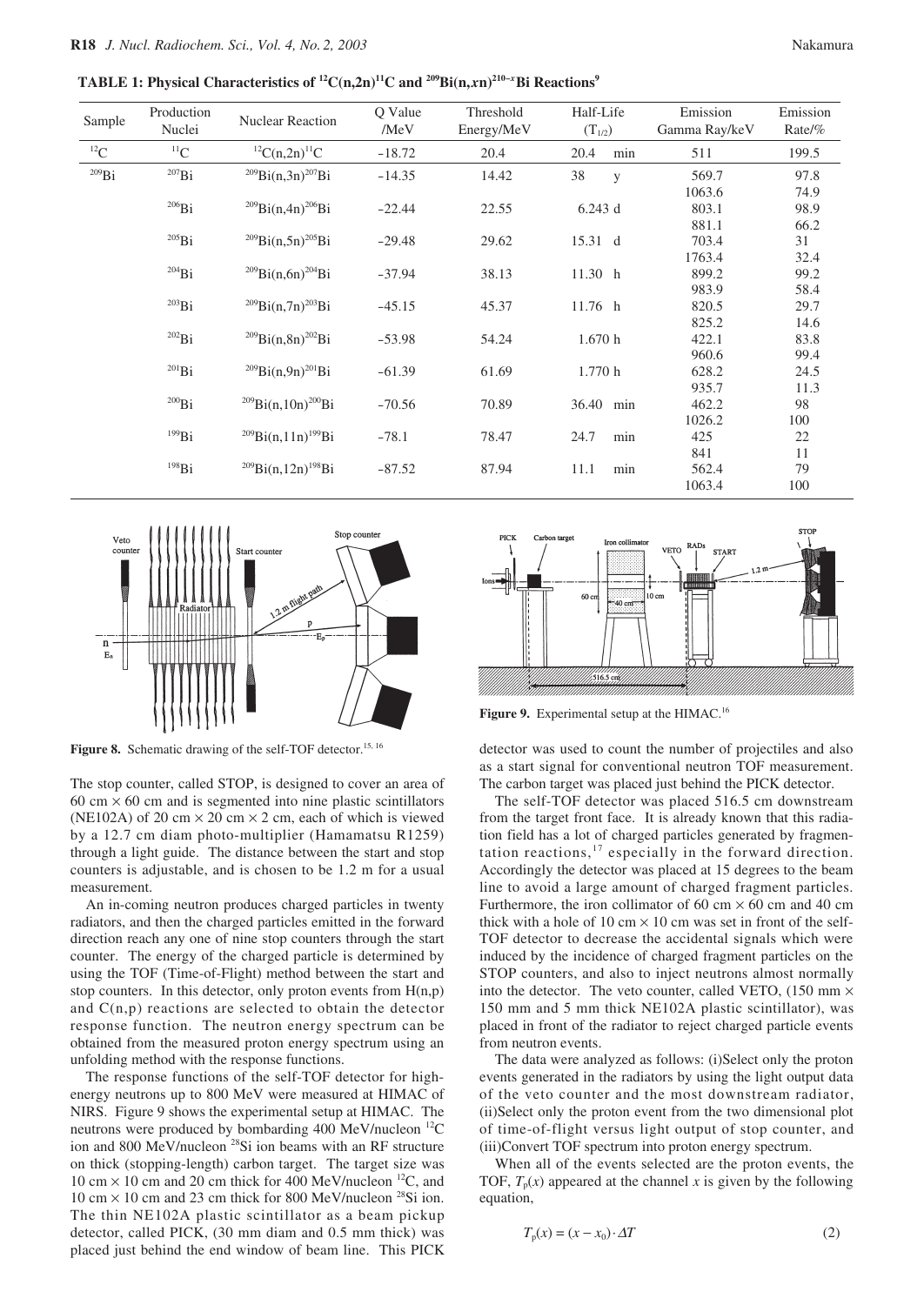where  $x_0$  is the channel which corresponds to the time when a proton passes through the start counter, ∆*T* is the time per channel in ns which is determined by a time calibrator module. Then, the proton energy,  $E_p(x)$ , is determined by the following equation using the relativistic kinematics,

$$
E_{\rm p}(x) = M_0 c^2 \left(\frac{1}{\sqrt{1 - \beta^2}} - 1\right) \tag{3}
$$

$$
\beta = \frac{V_{\rm p}(x)}{c} = \frac{L}{c \cdot T_{\rm p}(x)}\tag{4}
$$

where  $M_0$  is the rest mass of a proton,  $V_p$  is the proton velocity, *c* is the light velocity and *L* is the flight path of 1.2 m.

The correction for proton energy loss in the radiator detectors is not necessary to be considered because the obtained proton energy spectra are used as response functions of the whole detector system. The incident neutron energy from the source is determined by the TOF between the beam pickup detector and the start counter. By repeating the analysis mentioned above with changing the ROI of the neutron energy, the neutron response function matrices can be obtained between 60 MeV and 800 MeV.

The measured responses were compared with those calculated using the LCS (LAHET Code System).<sup>18</sup> As examples, Figures 10 and 11 show the responses for 100 to 120 MeV neutrons and for 450 to 500 MeV neutrons, respectively, with the results calculated by the LCS. The LCS results considerably overestimate the measured results for higher neutron energy. By using the measured response matrices, the neutron detection efficiency of the detector was obtained as shown in Figure 12 (solid line) by comparing with the detection efficiency for 10 MeVee threshold of the NE213 organic liquid scintillator<sup>5</sup> calculated by the CECIL code (broken line).<sup>7</sup> This detector has a good efficiency for high-energy neutrons above



**Figure 10.** Comparison of measured and calculated response functions for 100 to 120 MeV neutrons.<sup>1</sup>



**Figure 11.** Comparison of measured and calculated response functions for 450 to 500 MeV neutrons.<sup>16</sup>

about 100 MeV.

This detector can give the neutron energy spectrum by using the FERDO-U<sup>19</sup> or FORIST<sup>20</sup> unfolding code combined with the measured response functions, and is useful for high energy neutron spectrometry because of the almost constant efficiency for neutrons above 100 MeV.

## **III. Neutron Detectors for Use in a Mixed Field of Charged Particles and Neutrons**

**III-1. Phoswich Detector of NE115 and NE213.** In the phoswich detector developed by Takada et al., $^{21}$  the two scintillators are optically coupled to a single photomultiplier tube (Hamamatsu H1949). A cross-sectional view is shown in Figure13. The liquid scintillator is surrounded by a thin slow plastic scintillator (NE115, 5 mm thick) with a low sensitivity to neutral particles. The inner detector is a liquid organic scintillator (NE213, 58.5 mm diam and 58 mm length which corresponds to the range of 70 MeV proton) contained in the glass cell and has much greater sensitivity to neutrons. Charged particles are detected by both scintillators. The light output pulse in the NE115 from charged particles has a long characteristic time constant of about 225 ns, whereas the light output pulse in the NE213 by recoil protons from energetic neutrons has a time constant of about 30 ns and that by Compton electrons from gamma rays is about 3.7 ns. These differences in the light-decay time constant make it possible to separate pulses of the three different particle species.

Protons, neutrons and gamma rays are detected separately by use of a pulse-shape discrimination technique based on the standard CAMAC charge integration ADCs. The charge integration of the signal is carried out during the time period specified by a gate pulse (total-gate, slow-gate). The total and slow components can be analyzed by a total gate pulse adjusted at



**Figure 12.** Neutron detection efficiencies of the self-TOF detector (solid line) and NE213 organic liquid scintillator (broken line).<sup>16</sup>



Figure 13. Diagram of the phoswich detector.<sup>21, 22</sup>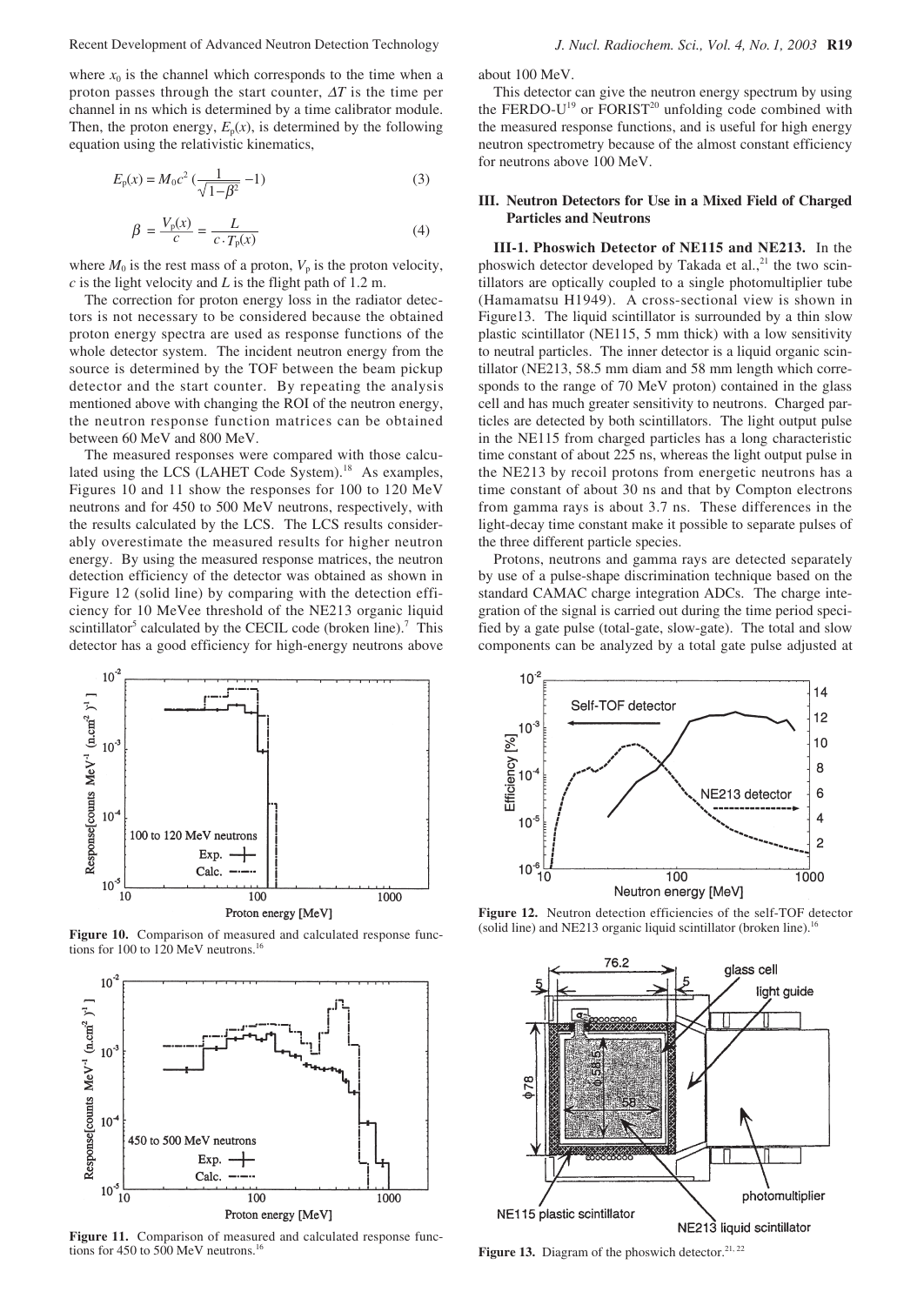the peak of the signal and by a wider delayed slow gate set at the long tail of the signal, respectively.

Experiments were carried out at two cyclotron facilities: the ring cyclotron facility at RIKEN and the AVF cyclotron facility at NIRS. They produced mixed fields of neutrons and protons by bombarding 135 MeV protons on a 10 mm thick Li target at RIKEN and by bombarding 70 MeV protons on a 2 mm thick Be target at NIRS. The detector was placed at 5−10 m downstream from the target at 30−45 degrees to the proton beam axis as shown in Figure14. A thin plastic scintillation detector (NE102A) was positioned in front of the phoswich detector. This thin detector was used to discriminate between neutrons and protons for confirming the particle identification ability of the phoswich detector.

A two-dimensional spectrum of the light output of the slow component versus the total component measured with the phoswich detector at NIRS is presented in Figure 15 as an example. In this figure, there are seven distinct groups, labeled "A" through "G." The component "A" comes from the electrons scattered by gamma rays. The four components "B" through "E" containing small fractions of slow components are due to neutrons, where the components "B" and "C" correspond to recoiled protons produced by elastic collisions of neutrons with hydrogen in the liquid scintillator. The component "D" represents deuterons attributed to the  ${}^{12}C(n,d)$  reaction, and the component "E" represents alpha particles produced in the  ${}^{12}C(n,\alpha)$  and  ${}^{12}C(n,n'3\alpha)$  reactions. Some fractions of component "B" is due to protons that lost some energy in the NE213 and then escaped from the NE213. The component "C" corresponds to protons that deposited all of their energy in the NE213. The components "F" and "G"



**Figure 14.** Schematic view of the experimental set up in a protonmixed field at NIRS and RIKEN.<sup>21, 2</sup>



**Figure 15.** A two-dimensional pulse height spectrum of the slow component versus the total component measured with the phoswich detector at the NIRS. The component "A" shows gamma-ray events, the components "B" through "E" show neutron events and the components "F" and "G" show proton events.<sup>21, 22</sup>

doubtless contain external protons reaching the NE213 through the NE115 scintillator and the glass cell. The events where the external protons stopped in the NE115 are not seen in this figure because of the detection logic.

All events in the two-dimensional plot of Figure 15 were projected onto the total component axis to obtain individual spectra of gamma-ray, neutron and proton events, as shown in Figure 16. We can see in these spectra that the discrimination between gamma rays, neutrons and protons is excellent, and that the proton peaks are clearly identifiable. This proton peak corresponds to the elastically scattered one toward the detector from the target having about 58 MeV energy.

The response functions of this type phoswich detector of larger size (15 mm thick NE115 and 133 mm diam by 133 mm long NE213) were also measured for neutrons up to 130 MeV at RIKEN using a white neutron source of 135 MeV proton on thick Be and C targets, coupled with the neutron TOF technique. By using the measured response functions, the neutron energy spectrum can be obtained separately from the gammaray and proton energy spectra by unfolding with the FERDO-U  $code<sub>19</sub>$  as shown in Figure 17.<sup>22</sup> The proton has a monoenergetic peak at around 57 MeV which corresponds to the elastically scattered proton energy of 58 MeV. The neutron spectrum has a continuous energy distribution extended to about 70 MeV.

**III-2. Anti-coincidence System of** ∆*E* **and** *E* **Counters.** The ∆*E* and *E* counter telescope with the anti-coincidence detection system is widely used for particle identification. We used this detection system to measure neutron energy spectra



Figure 16. The light output spectra projected on the total component axis obtained by discriminating between gamma-ray, neutron and proton events in Figure 15.<sup>21, 22</sup>



Figure 17. Neutron, proton and gamma-ray energy spectra<sup>21, 22</sup> obtained by the FERDO-U unfolding code.<sup>19</sup>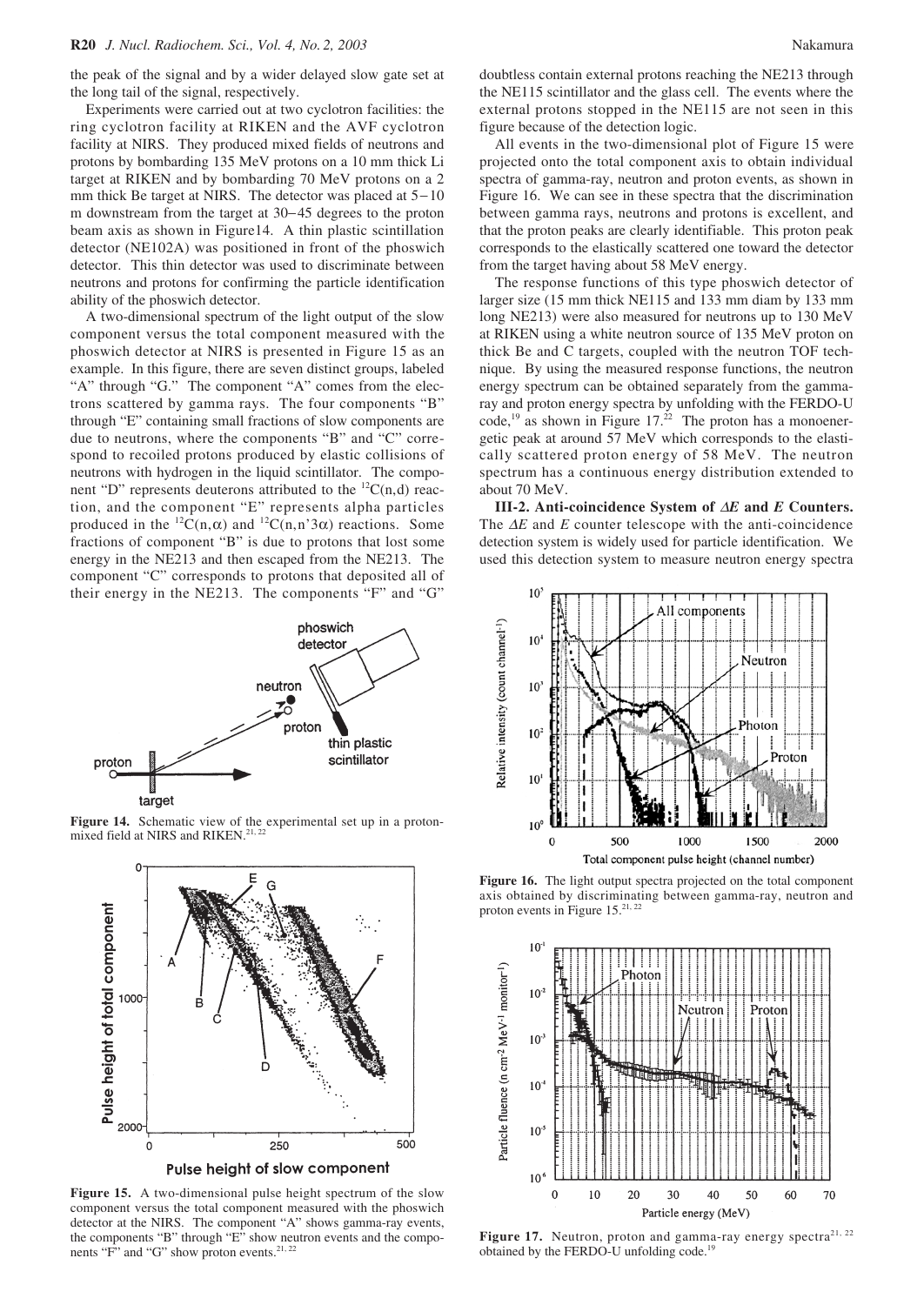Recent Development of Advanced Neutron Detection Technology *J. Nucl. Radiochem. Sci., Vol. 4, No. 1, 2003* **R21**

produced from the high energy heavy ions at HIMAC.<sup>23</sup>

The NE213 liquid scintillator (12.7 cm diam by 12.7 cm thick) coupled with the R4144 photomultiplier connected to E1458 base (Hamamatsu) were used for the neutron detector (*E* counter). The NE102A plastic scintillator (15 cm by 15 cm square and 0.5 cm thick), coupled with the H1949 photomultiplier and base (Hamamatsu), were used for a ∆*E* counter and were placed in front of the *E* counter to discriminate charged particles from uncharged particles, neutrons and photons. The total and slow gate timings for the neutron-photon discrimination with respect to the analog signals were shown in Figure 18.

To eliminate charged particles, we used two-dimensional <sup>∆</sup>*E*-*E* graphical plots (Figure 19). As neutrons and gamma rays do not scintillate the ∆*E* counter, the neutron and gammaray events could be selected from the charged particle events as seen in Figure 19. After this discrimination, the neutron and gamma-ray events were separated by using two-dimensional, total-slow pulse-height graphical plots (Figure 19). In this discrimination, the pulse shapes from high energy neutron events in which recoil protons escape from the *E* counter are close to those from gamma-ray events, and these events were eliminated from the neutron events.

The neutron energy spectrum can also be obtained by unfolding with the FERDO-U code coupled with the pre-determined response functions. In space, the charged particles and neutrons enter into the detector from all directions. Then the <sup>∆</sup>*E* counter must fully cover the *E* counter for neutron identification. As a result, the ∆*E*-*E* counter telescope inevitably becomes rather big.

**III-3. Bonner Sphere with 3 He Counter.** The Bonner sphere (Bonner ball) fabricated by the National Space Development Agency (NASDA) and Mitsubishi Research Institute Inc. (MRI) consists of six <sup>3</sup>He proportional counters covered with a neutron moderator of different thickness.<sup>24</sup> The <sup>3</sup>He proportional counters at the center of the six sensors are identical, 5.08 cm diam spheres and filled with 5 atm  ${}^{3}$ He gas. Each counter is covered by a polyethylene moderator of different thickness (1.5 cm, 3 cm, 5 cm, and 9 cm), and neutron energy spectra can be obtained through the unfolding technique using the difference in the neutron sensitivity function



**Figure 18.** The gate timing of the total and slow pulse heights.



**Figure 19.** Two-dimensional plots of *E* and ∆*E* counters for (a) the pulse heights and (b) the total and slow pulse heights.<sup>2</sup>

(energy response function) obtained for the various thicknesses of polyethylene moderator. This Bonner sphere is the same one as that developed by Uwamino et al., $^{25}$  but adjusted for use in space. Figure 20 shows the cross sectional view of sensors. Sensor 2 and sensor 3 are covered with 1mm-thick gadolinium to block thermal neutrons.

The response functions of the Bonner ball were calculated in the neutron energy range of 0.025 eV to 100 MeV by using the  $MCNP-4B$  Monte Carlo code<sup>26</sup> with several cross section data libraries, and the calculation accuracy is checked by the monoenergetic neutron measurements at the Fast Neutron Laboratory (FNL) of Tohoku University. The neutron energy spectrum can be obtained by unfolding with the SAND-2  $\text{code}^{27}$  under a certain initial guess spectrum.

The Bonner ball detector was mounted in the SPACEHAB module in the space shuttle cargo bay, and the neutron energy spectrum in the shuttle was measured on January 24 to 28, 1998 in S/MM-08 (STS-89). Measured data were monitored through downlink at the NASA Johnson Space Center Mission Control Center and transmitted for analysis with orbital data to Tsukuba Space Center, NASDA. The output pulse-height distribution obtained from each Bonner ball presented a sharp thermal neutron peak, and neutrons could be clearly distinguished from protons and other particles. Figure 21 compares the predicted pulse-height distribution (worst case) and the measured output pulse-height distribution. Figure 22 gives the three data of the neutron energy spectra obtained at the equatorial region, polar region and SAA (South Atlantic Anomaly)



Figure 20. Cross sectional view of each sensor.<sup>24</sup>



**Figure 21.** Output pulse height distribution. (a) Predicted pulseheight distribution. (b) Measured output pulse-height.<sup>24</sup>



**Figure 22.** Neutron energy spectra inside shuttle at three regions.<sup>24</sup> SAA means the South Atlantic Anomaly.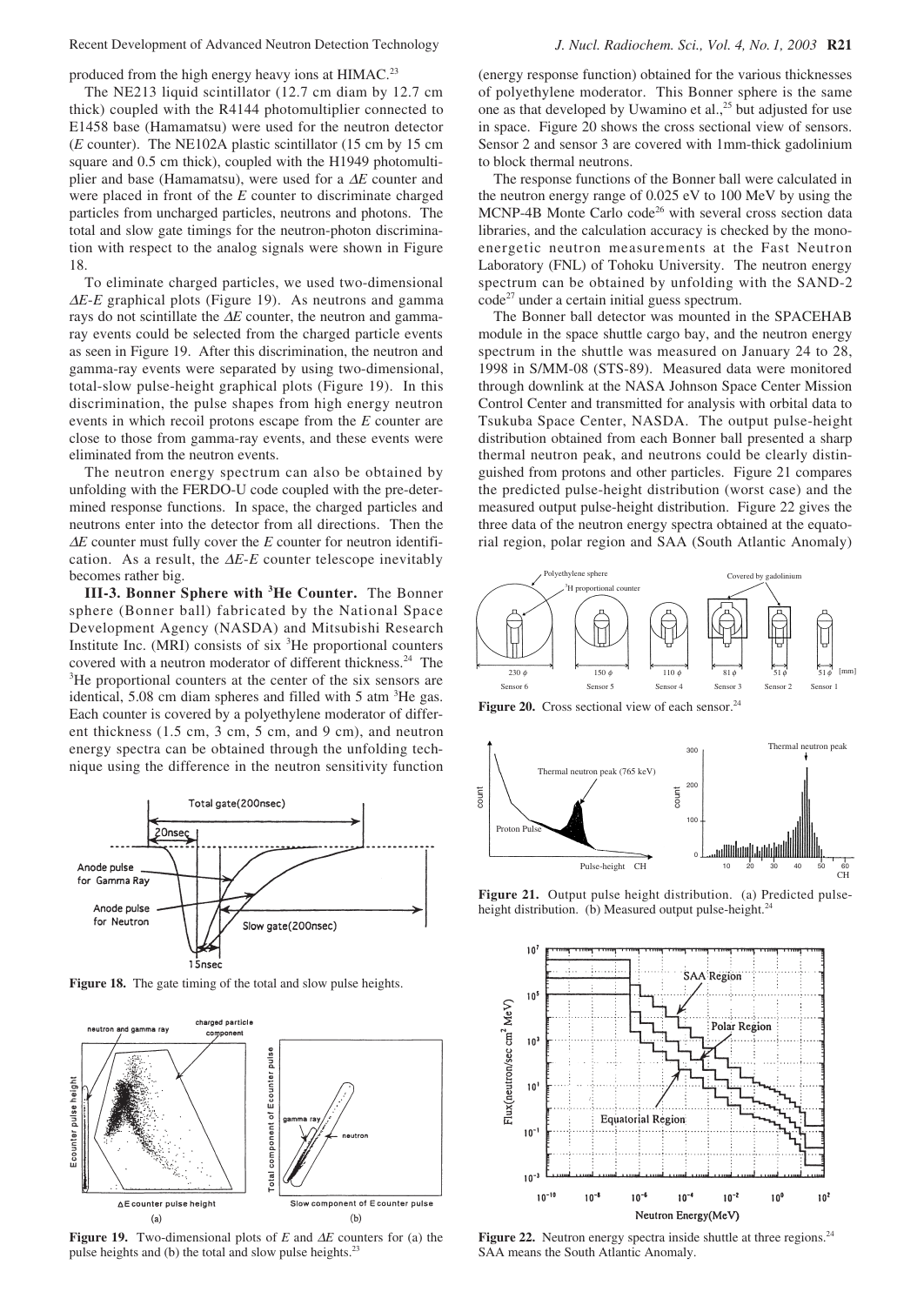region under the initial guess spectrum that the neutron energy spectrum  $\phi(E)$  is proportional to  $1/E^{24}$  These three spectra are close together in their shapes, but the magnitude at SAA is about 100 and 1000 times higher than the polar region and the equatorial region, respectively.

**III-4. Bonner Sphere with 6 Li and 7 Li Glass Scintillators.** Two types of the Bonner sphere with a pair of <sup>6</sup>Li and <sup>7</sup>Li glass scintillators were developed. One type uses many pairs of <sup>6</sup>Li and 7 Li glass scintillators inserted into one polyethylene moderator which has been developed by Yamaguchi et al.<sup>28</sup> and the other uses one pair of <sup>6</sup>Li and <sup>7</sup>Li glass scintillator mounted into several polyethylene moderators of different thickness which has been developed by Taniguchi et al.<sup>29</sup>

An illustration of the former detector is shown in Figure 23. The detector consists of a spherical polyethylene moderator with a diameter of 30 cm and 19 pairs of <sup>6</sup>Li- and <sup>7</sup>Li-glass scintillators (10 mm diam with 2 mm thickness) arranged along the orthogonal *x*, *y*, and *z* axes of the sphere. Each scintillator is coupled to a thin photomultiplier tube (Hamamatsu R5600P) using an acrylic light-guide with silicon grease. The scintillator, the light-guide and the photomultiplier are covered with a black light-shield case which are made of a similar material to polyethylene and do not obstruct the thermal neutron flux in the spherical moderator.

The different response between the  ${}^{6}$ Li and  ${}^{7}$ Li glass scintillators enables to distinguish neutrons from other radiation. The <sup>6</sup>Li-glass scintillators are sensitive to both thermal neutrons and the other radiation. The <sup>7</sup>Li glass scintillators are sensitive only to radiation except for thermal neutrons. The thermal neutron flux at the scintillator pair can be obtained by subtracting the number of events detected by the <sup>7</sup>Li-glass scintillator from that by <sup>6</sup>Li-glass one. The dose equivalent and the energy spectrum can be obtained with a proper unfolding process. The present counter allows to obtain the information with only one measurement by using the position information of the thermal neutron flux in the sphere.

Three monoenergetic neutron beams with energies of 165 keV, 565 keV and 5 MeV were generated by a Cockcroft-Walton accelerator at the Electro-Technical Laboratory.<sup>28</sup> Figure 24 presents the response of the detector obtained by the axial scintillator pairs at the three angles for the respective monoenergetic neutron. The points stand for the number of the neutron detection events obtained by each scintillator pair. The line shows the thermal neutron flux distribution expected from the experimental points. First, comparing the responses of the *x*-axial scintillator pairs at an angle of 0˚ obtained at different energies of the beams, the thermal neutron flux distribution is extended to the center of the spherical moderator with increase of the neutron energy. The responses of the *y*- and *z*-



Figure 23. A schematic drawing of the Bonner sphere.<sup>28</sup>

axial scintillator pairs show a good symmetry about the center of the sphere. The number of the neutron detection events increases with neutron energy similar to that of the *x*-axial scintillator pairs. These responses of the detector express the characteristics of the neutron mean free pass in polyethylene. Second, comparing the responses of the *x*-axial scintillator pairs at different angles, the response varied reasonably with the change of the incident angle. The detector shows an excellent response against the different energy and the different direction of the neutrons.

The results demonstrate that the present detector allows to obtain much information about incident neutrons. This ability of the detector, however, was checked only for the monoenergetic neutron beam and the point-like neutron source, not checked in isotropic and proton existing fields. For practical use of the detector in the space environment, characterization of the detector in such fields is necessary.

The latter detector uses a pair of 2.54 cm diam  $\times$  2.54 cm long NE912 (7.7 wt% of 95% <sup>6</sup>Li-enriched lithium doped) and NE913 (8.3 wt% of 99.99% <sup>7</sup>Li-enriched lithium doped) glass scintillators. Each of these two scintillators is coupled with a photo-multiplier (Hamamatsu R1924) mounted out of the moderator through the acrylic light-guide. The spherical moderators are made of polyethylene and their thicknesses are 1.5, 3.0, 5.0, and 9.0 cm. A schematic view of the spectrometer is shown in Figure 25. The response functions to neutrons from  $10^{-9}$  MeV up to 200 MeV were calculated<sup>29</sup> by the MCNPX Monte Carlo calculation<sup>30</sup> with the ENDF/B-VI neutron cross section data library.13



**Figure 24.** Experimentally obtained response of the axial scintillator pairs for monoenergetic neutron beams of (a) 165 keV, (b) 565 keV and (c) 5 MeV from angles of  $0^\circ$ , 22.8 $^\circ$  and 45.6 $^\circ$ .<sup>28</sup>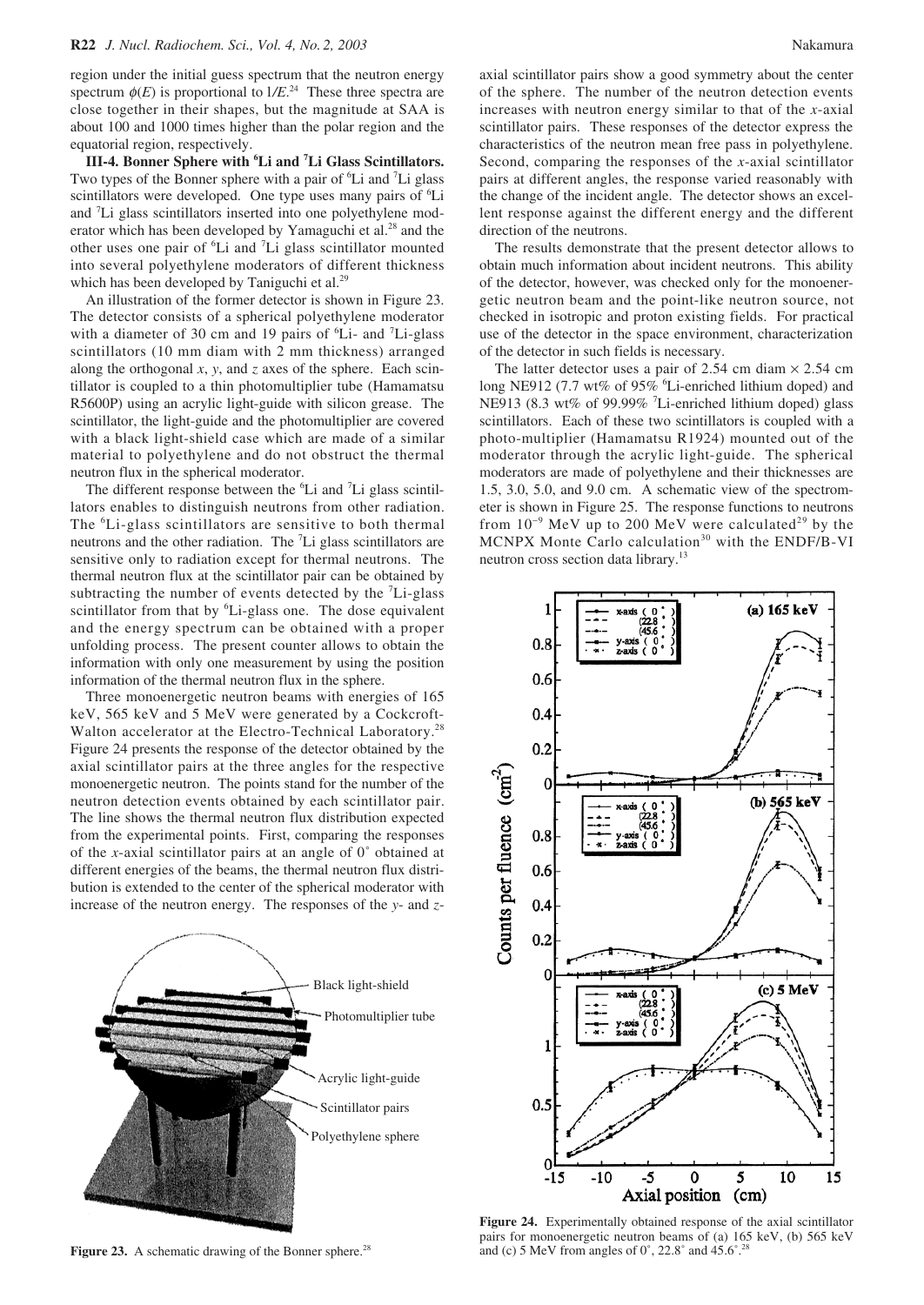

**Figure 25.** Schematic view of the multi-moderator spectrometer with a pair of lithium glass scintillators.<sup>29</sup>



Figure 26. An example of the pulse height spectra of <sup>6</sup>Li and <sup>7</sup>Li glass scintillators.<sup>2</sup>

The neutron spectrum measurement was performed in the proton and neutron mixed field using the AVF cyclotron at NIRS. The protons accelerated up to 70 MeV were irradiated onto a 2 mm thick beryllium target. The detector was placed at 45 degrees to the proton beam axis 350 cm behind the target. The protons passed through the target were stopped in an aluminum beam dump and the polyethylene blocks were put between the beam dump and the detector for neutron shielding from the dump. Figure 26 shows an example of the pulse height spectra of <sup>6</sup>Li and <sup>7</sup>Li glass scintillators mounted in 5 cm thick polyethylene. The <sup>6</sup>Li glass scintillator gives a large peak due to thermal neutrons through the  ${}^6$ Li(n, $\alpha$ ) reaction, while no peak can be found in the  ${}^{7}Li$  glass scintillator. The thermal neutron events can easily be obtained from these two pulse height spectra. The counts measured by using five different moderators were unfolded with the SAND-2 code to get the neutron spectrum in this field. In this unfolding the l*/E* spectrum described before was also used as an initial guess spectrum. The unfolded spectrum is shown in Figure 27 together with the spectrum calculated by the MCNPX code for comparison. The spectrum measured with the detector gives rather good agreement with the calculation both in spectral shape and in absolute values.



**Figure 27.** The unfolded spectrum with the spectrum calculated by the MCNPX code.<sup>2</sup>

#### **IV. Summary**

For neutrons of energies beyond 100 MeV, the self-TOF detector using the NE102A plastic scintillators, large-scale NE213 organic liquid scintillator, and spallation detectors of C and Bi have been recently developed by our group, especially for use in neutron target and shielding experiments.

Various neutron spectrometers have also been developed for use in the charged particle and neutron mixed field to be realized in space environment. The following spectrometers are briefly described: 1) Phoswich detector which combines the NE115 plastic scintillator and the NE213 scintillator, 2) Anticoincidence detector system using ∆*E* and *E* counters, and 3) Bonner sphere (multi-moderator detector) mounted a <sup>3</sup>He counter or a pair of <sup>6</sup>Li and <sup>7</sup>Li glass scintillators.

Our group has also developed a new-type Bonner sphere using a combination of polyethylene and boron moderators for measuring the neutron energy spectrum in the epithermal energy region of 1 eV to 100 keV.<sup>31</sup> This detector will be used for neutron measurement in the accelerator-based boron neutron capture therapy.

These newly-developed detectors are now used in various applications. Further development of other advanced neutron spectrometers is now strongly required for increasing use of neutrons in various fields.

## **REFERENCES**

- (1) J. E. Keith, G.D. Badhwar, and D. J. Lindstrom, Nucl. Tracks. Radiat. Meas. **20**, 41 (1992).
- (2) V. Dudkin, Y. V. Potapov, A. B. Akopova, L. V. Melkumyan, E. V. Benton, and A. L. Frank, Nucl. Tracks. Radiat. Meas. **17**, 87 (1990).
- (3) A. P. Labakov, V. I. Lyagushin, M. I. Panasyuk, V. M. Petrov, and P. I. Shavrin, Nucl. Tracks. Radiat. Meas. **20**, 55 (1992).
- (4) N. Nakao, T. Nakamura, M. Baba, Y. Uwamino, N. Nakanishi, H. Nakashima, and Sh. Tanaka, Nucl. Instr. and Meth. **A362**, 454 (1995).
- (5) N. Nakao, T. Kurosawa, T. Nakamura, and Y. Uwamino, Nucl. Instr. and Meth. **A463**, 275 (2001).
- (6) M. Sasaki, N. Nakao, T. Nakamura, T. Shibata, and A. Fukumura, Nucl. Instr. and Meth. **A480**, 440 (2002).
- (7) R. A. Cecil, B. D. Anderson, and R. Madey, Nucl. Instr. and Meth. **161**, 439 (1979).